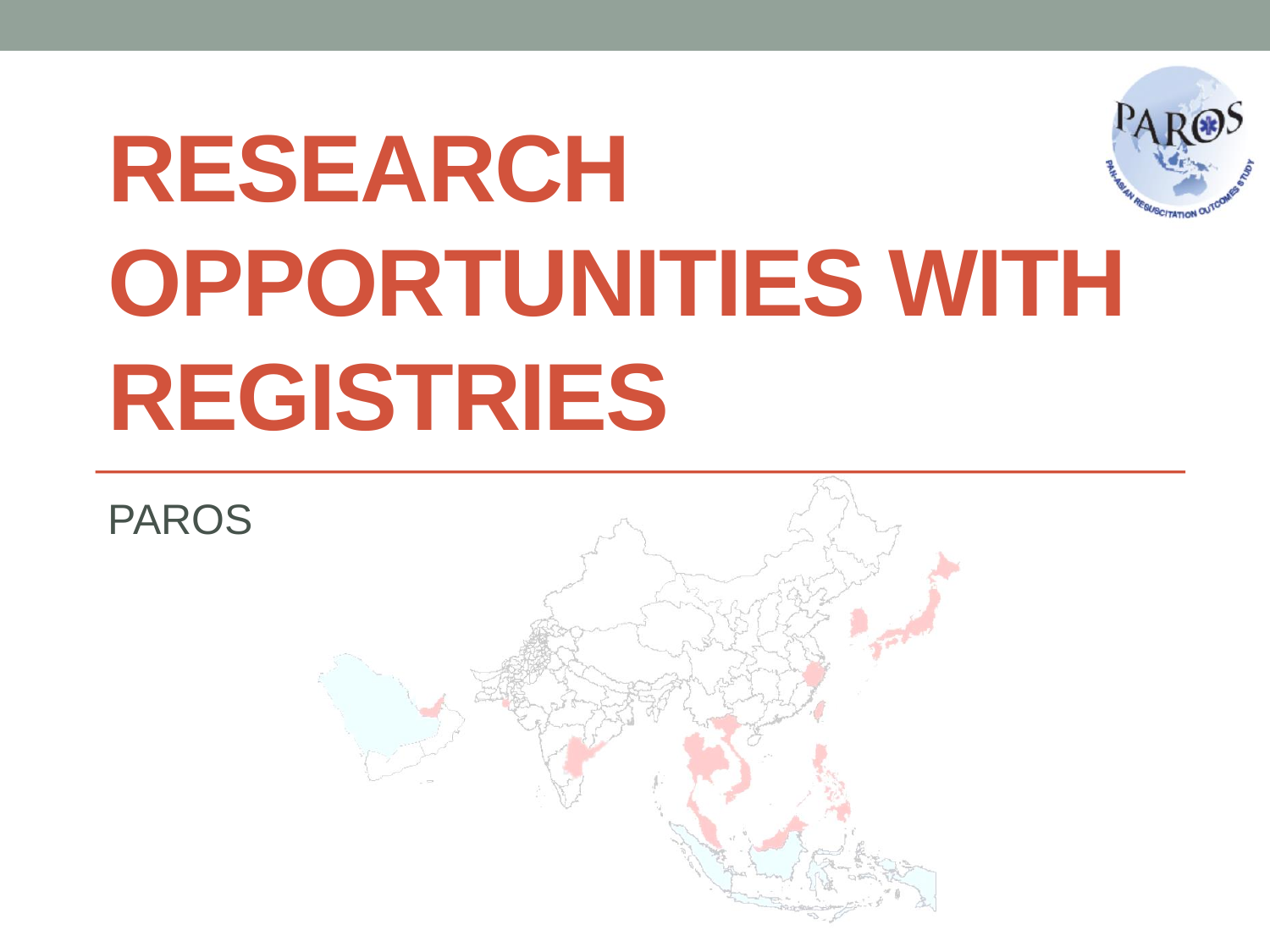| <b>Study Title</b>                                                                      | <b>Study Synopsis</b>                                                                                                                                                                                           | Lead<br>investigator             |
|-----------------------------------------------------------------------------------------|-----------------------------------------------------------------------------------------------------------------------------------------------------------------------------------------------------------------|----------------------------------|
| Advanced airway<br>management on survival<br>after OHCA                                 | The effects of prehospital advanced airway on<br>outcomes of OHCA patients are controversial.<br>This study aims to evaluate the interaction<br>effects of advanced airway management on<br>survival after OHCA | Dr Ki Ok Ahn<br>(Korea)          |
| Non-Cardiac etiology OHCA                                                               | To describe the epidemiology and determine<br>the predictors for survival outcomes according<br>to cause (trauma vs asphyxia) of non-cardiac<br>etiology OHCA                                                   | Open                             |
| <b>Adherence of Therapeutic</b><br>Hypothermia in Emergency<br><b>Medicine Practice</b> | To investigate the adherence of therapeutic<br>hypothermia in emergency medicine practice<br>among countries and the contributing factors<br>for the differences between systems.                               | Open                             |
| In OHCAs, does shortening<br>the response time affect<br>survival?                      | Comparison of EMS response time with OHCA<br>survival across regions to determine a<br>threshold for "the best response time".                                                                                  | Dr Chiang<br>Wen-Chu<br>(Taiwan) |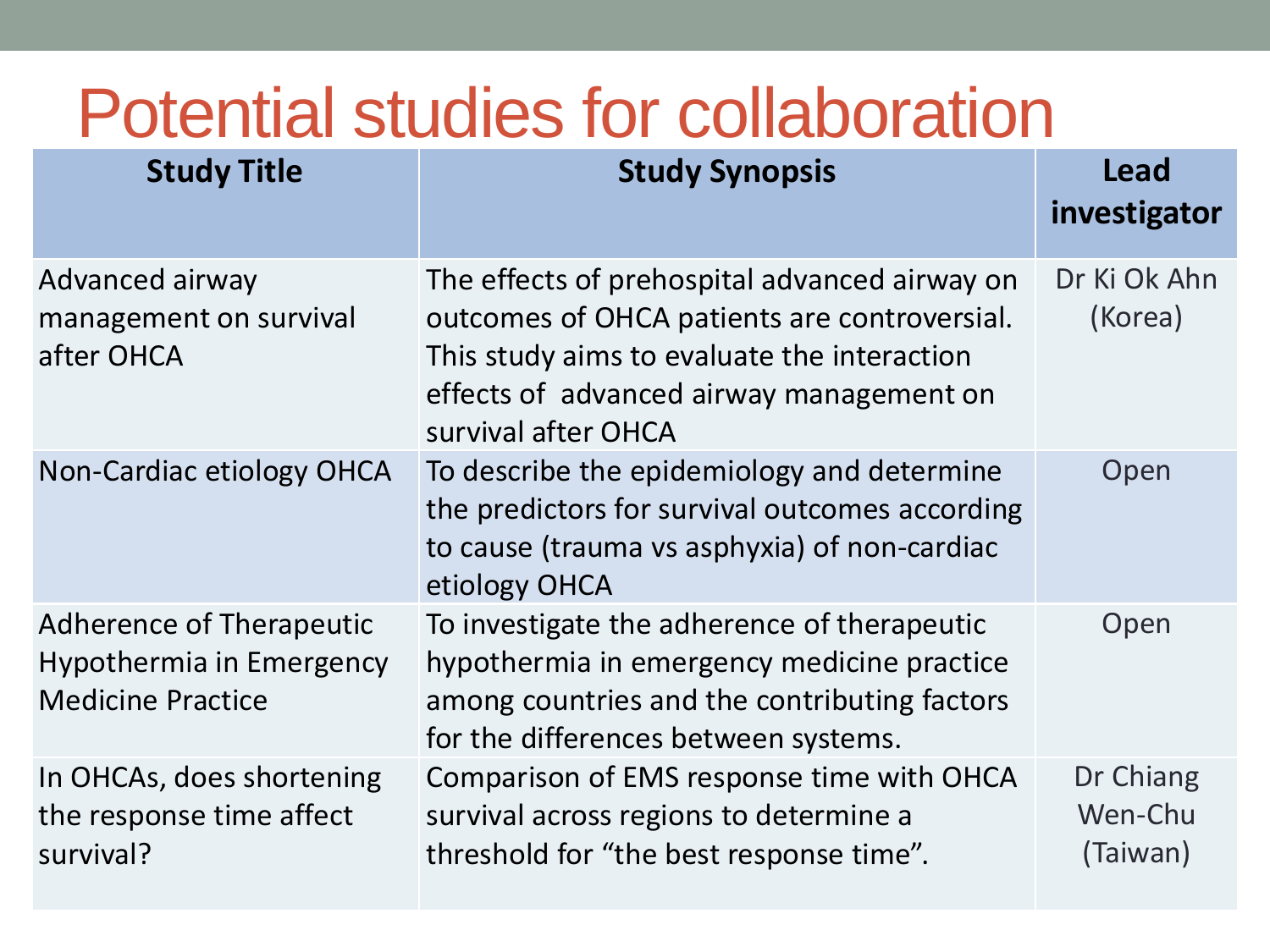| <b>Study Title</b>                                                                                                       | <b>Study Synopsis</b>                                                                                                                                                      | <b>Lead investigator</b>      |
|--------------------------------------------------------------------------------------------------------------------------|----------------------------------------------------------------------------------------------------------------------------------------------------------------------------|-------------------------------|
| <b>Place-Provider Matrix and</b><br>Time Interval to Initiation of<br><b>CPR and Defibrillation After</b><br><b>OHCA</b> | To compare the time interval of first CPR<br>and defibrillation after OHCA by place-<br>provider matrix and to determine the<br>effect of the matrix on survival outcomes. | Prof Sang Do Shin<br>(Korea)  |
| Predictive performance of<br>Termination-Of-Resuscitation<br>(TOR) rules                                                 | Comparison predictive performance of<br>TOR rules between Asian and Western<br>populations                                                                                 | Dr Huang Yu-Sheng<br>(Taiwan) |
| Relationship between OHCA<br>burden and cardiac arrest<br>outcomes                                                       | To determine association between OHCA<br>burden per ambulance and EMS<br>characteristics on EMS performance and<br><b>OHCA outcomes</b>                                    | Dr Kuo Chan-Wei<br>(Taiwan)   |
| <b>Outcome Prediction for</b><br><b>OHCA Patients Using</b><br><b>Statistical Computation</b><br>Approaches              | To develop and validate a statistical<br>scoring method to predict OHCA<br>outcomes and to compare the method<br>across different populations                              | Dr Liu Nan<br>(Singapore)     |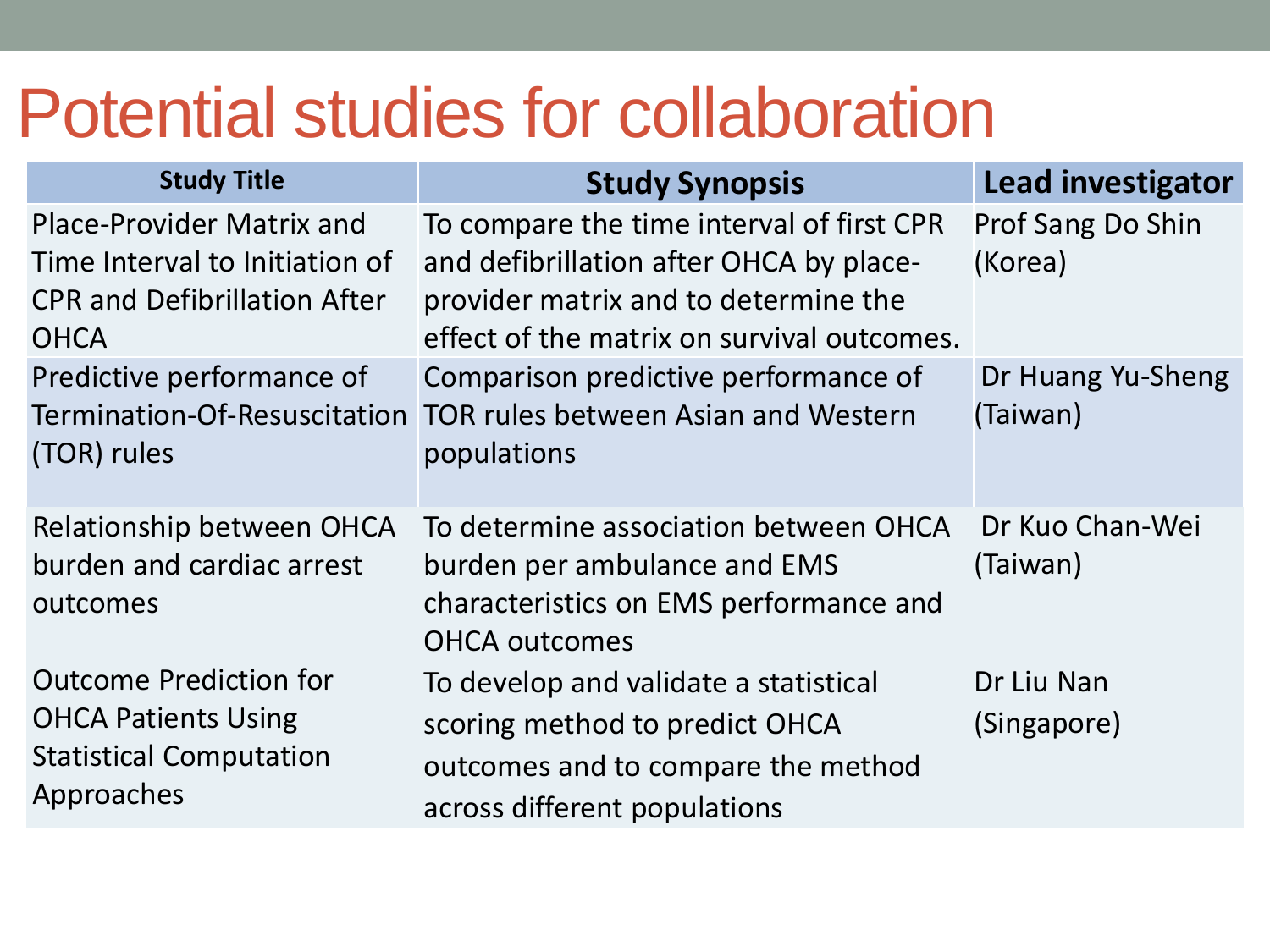| <b>Study Title</b>                                                                                                                     | <b>Study Synopsis</b>                                                                                                                                                                                                                                                                                                                                                               | <b>Lead investigator</b>   |
|----------------------------------------------------------------------------------------------------------------------------------------|-------------------------------------------------------------------------------------------------------------------------------------------------------------------------------------------------------------------------------------------------------------------------------------------------------------------------------------------------------------------------------------|----------------------------|
| <b>Factors Influencing</b><br><b>Bystander Cardiopulmonary</b><br>Resuscitation and the<br><b>Related Outcomes across</b><br>countries | To investigate factors (e.g. patient and<br>event characteristics) related to the<br>administration of bystander CPR before<br>arrival of EMS across countries, examining<br>the effect of bystander CPR on survival by<br>adjusting for selection bias, and<br>constructing a classification tree model<br>related to bystander CPR and their effect<br>on survival between groups | Dr Jonathan Lu<br>(Taiwan) |
| Location Characteristics and<br>the Outcome Impact on<br><b>OHCA</b>                                                                   | Compare location characteristics,<br>epidemiology and their impact on survival<br>for OHCA patients across countries                                                                                                                                                                                                                                                                | Dr Patrick Ko<br>(Taiwan)  |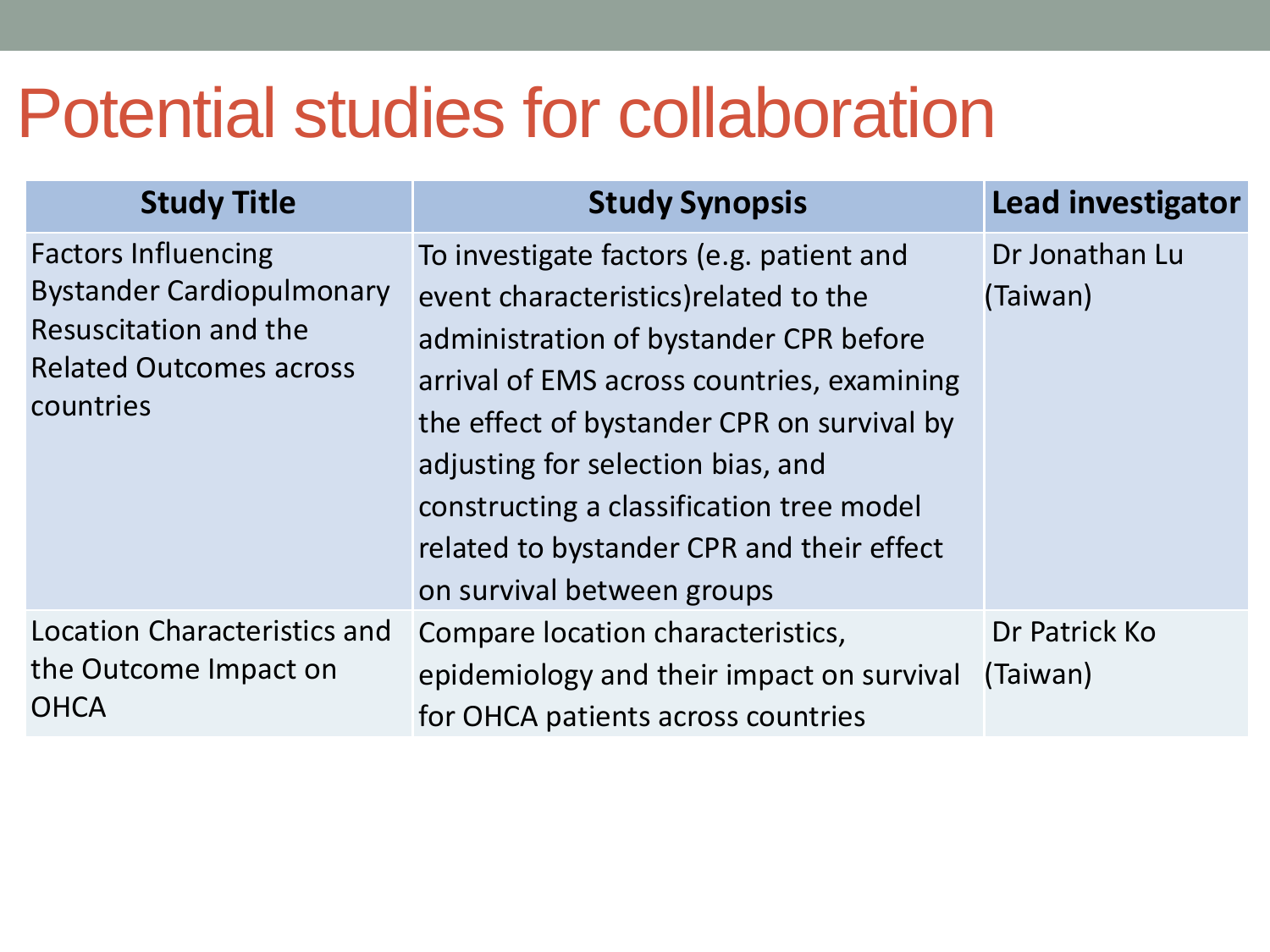| <b>Study Title</b>                        | <b>Study Synopsis</b>                         | Lead investigator |
|-------------------------------------------|-----------------------------------------------|-------------------|
| Barriers to dispatcher-assisted           | Assess impact of DA-CPR on                    | Dr Marcus Ong     |
| cardiopulmonary resuscitation (DA-        | bystander CPR and OHCA survival               | (Singapore)       |
| CPR) across OHCA registries               | rates across OHCA registries and              |                   |
|                                           | determine common barriers                     |                   |
|                                           | (system-/cultural) to DA-CPR                  |                   |
| <b>Resuscitation Academy (RA) 10-Step</b> | Survey on extent of                           | Dr Marcus Ong     |
| Implementations among countries in        | implementation of RA 10-steps for (Singapore) |                   |
| the OHCA registries                       | OHCA survival improvement across              |                   |
|                                           | <b>OHCA</b> registries and correlating        |                   |
|                                           | them to survival outcomes                     |                   |
| Arrest to first compression time and      | To investigate arrest to first                | Dr Yu Jin Lee     |
| survival outcome in witness OHCA.         | compression time on survival                  | (Korea)           |
|                                           | outcomes in OHCA victims who                  |                   |
|                                           | receive bystander CPR                         |                   |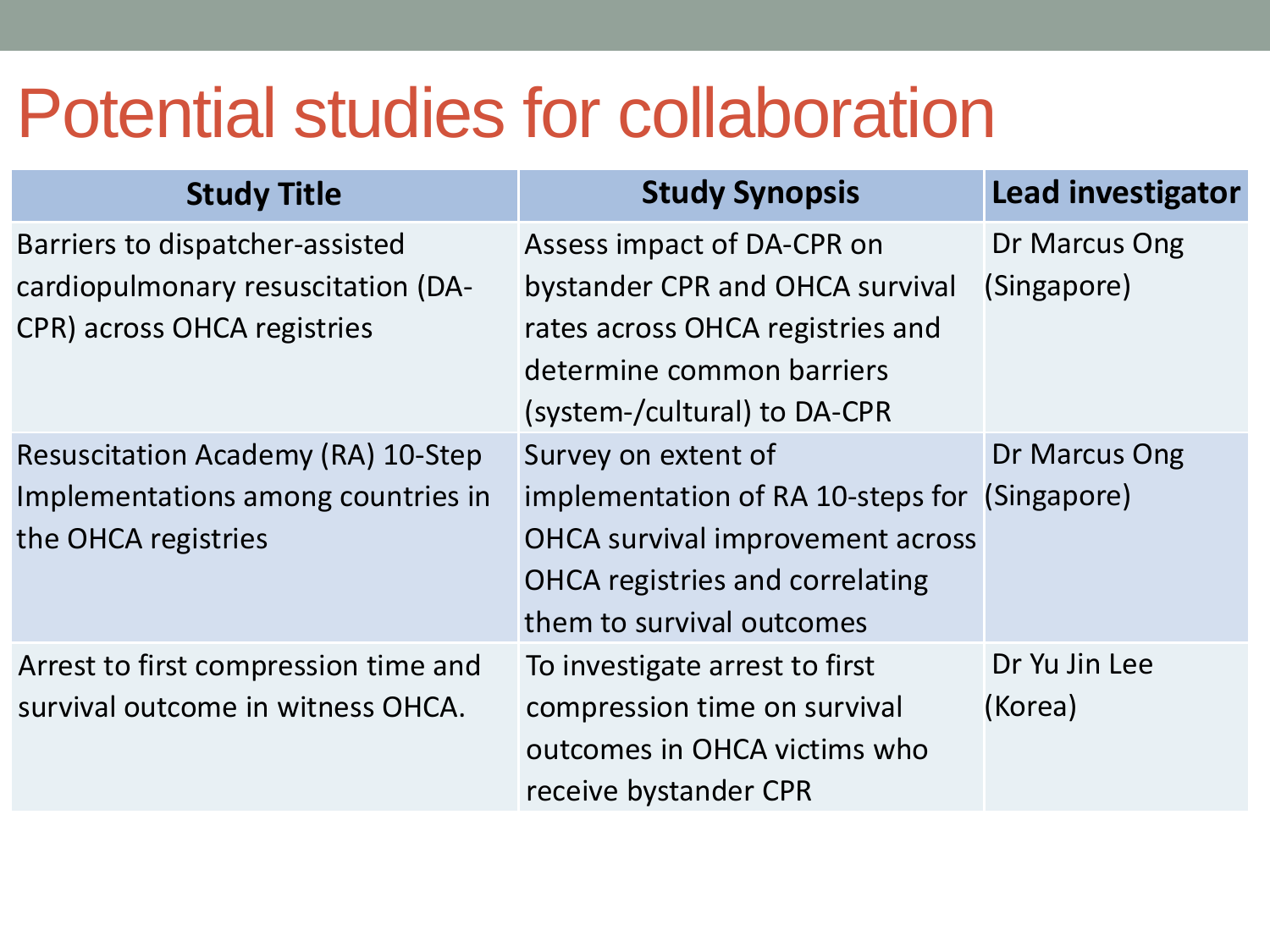| <b>Study Title</b>                                                                                                 | <b>Study Synopsis</b>                                                                                                                                                                                                      | <b>Lead investigator</b>     |
|--------------------------------------------------------------------------------------------------------------------|----------------------------------------------------------------------------------------------------------------------------------------------------------------------------------------------------------------------------|------------------------------|
| The Outcomes of Traumatic or<br>Injured OHCA and Ventricular<br>Fibrillation                                       | To investigate impact of defibrillation<br>on survival outcomes in patients with<br>traumatic arrests presenting with VF                                                                                                   | Dr Yen-Pin Chen<br>(Taiwan)  |
| Comparison of dispatcher-<br>assisted cardiopulmonary<br>resuscitation (DA-CPR) practices<br>among OHCA registries | <b>Survey of DA-CPR</b><br>practices/interventions among OHCA<br>registries - each emergency dispatch<br>centre may have systemic and<br>structural interventions which<br>influence effective implementation of<br>DA-CPR | Dr Ng Yih Yng<br>(Singapore) |
| Percutaneous coronary<br>intervention provision and<br>outcomes among cardiogenic<br><b>OHCA</b>                   | To investigate PCI rates among OHCA<br>registries and their impact on OHCA<br>survival for adult patients with ROSC<br>after cardiogenic OHCA                                                                              | Dr Takashi Tagami<br>(Japan) |
| Environmental exposure as a risk<br>factor for OHCA                                                                | To determine the association between<br>ambient air pollution and OHCA<br>incidence across countries/regions in<br>the OHCA registries                                                                                     | Dr Andrew Ho<br>(Singapore)  |